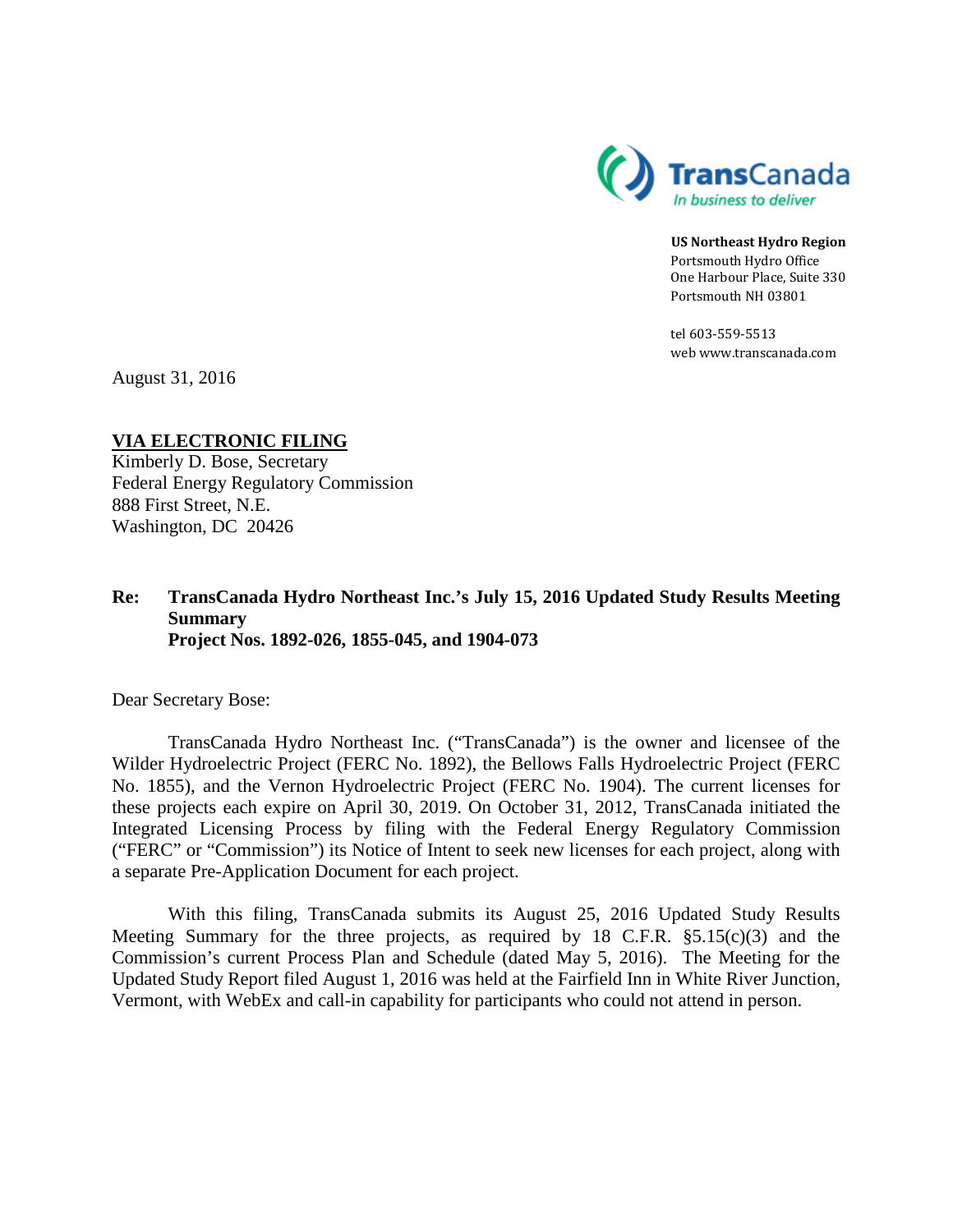Kimberly D. Bose, Secretary August 31, 2016 Page | 2

The attached meeting summary includes meeting notes, points of discussion, the list of meeting attendees, and a copy of the presentation slides used during the meeting. According to the current Process Plan and Schedule, the comment period for these studies and studies filed June 17, 2016 will end on September 30, 2016.

If there are any questions regarding the information provided in this filing or the process, please contact John Ragonese at 603-498-2851 or by emailing [john\\_ragonese@transcanada.com.](mailto:john_ragonese@transcanada.com)

Sincerely,

John 4 Zmine

John L. Ragonese FERC License Manager

Attachment: August 25, 2016 Updated Study Results Meeting Summary

cc: Interested Parties List (distribution through email notification of availability and download from TransCanada's relicensing web site [www.transcanada-relicensing.com\)](http://www.transcanada-relicensing.com/).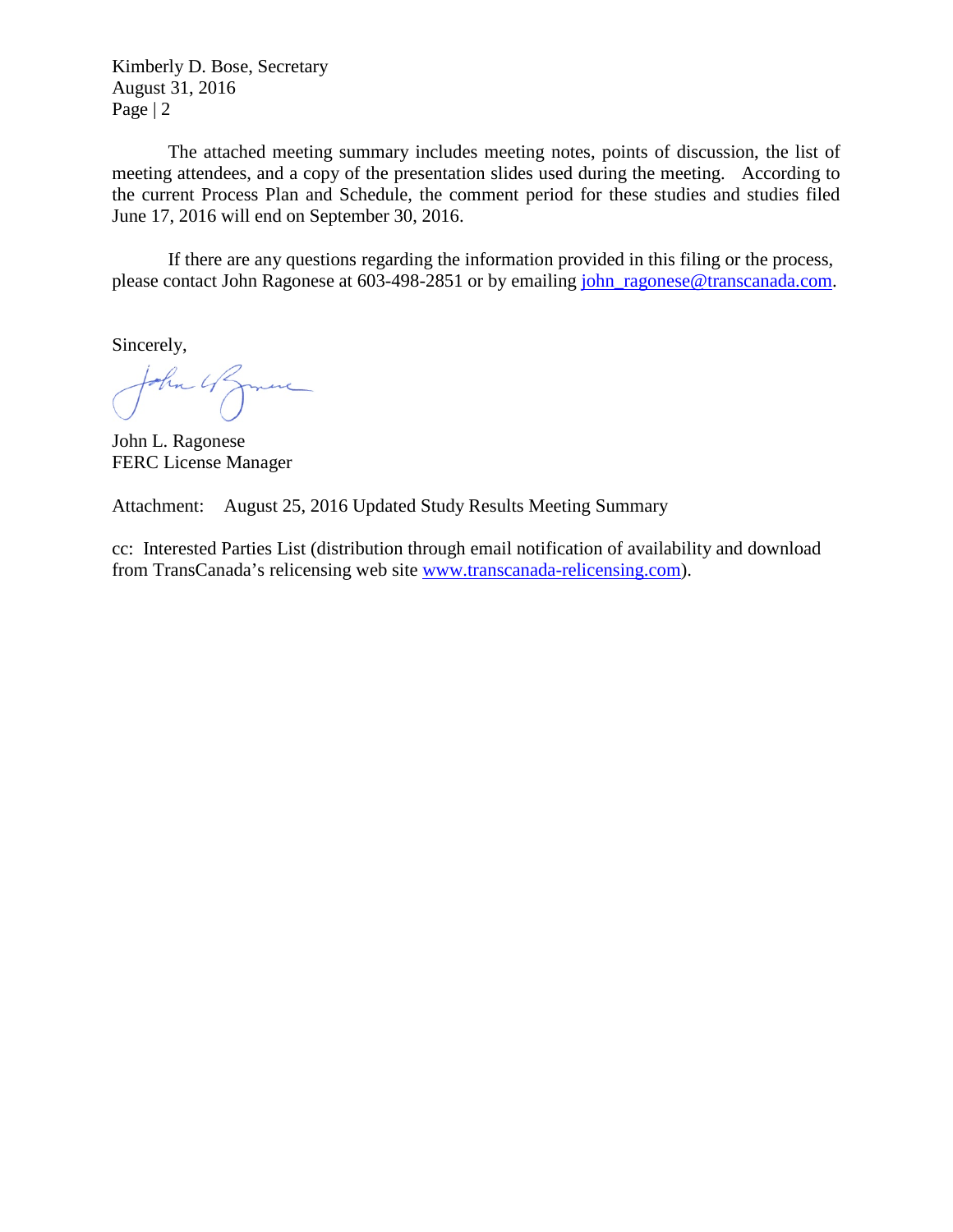# UNITED STATES OF AMERICA BEFORE THE FEDERAL ENERGY REGULATORY COMMISSION

# **TRANSCANADA HYDRO NORTHEAST INC.**

**Wilder Hydroelectric Project (FERC Project No. 1892-026) Bellows Falls Hydroelectric Project (FERC Project No. 1855-045) Vernon Hydroelectric Project (FERC Project No. 1904-073)**

**August 25, 2016 Updated Study Results Meeting Summary** 

**August 31, 2016**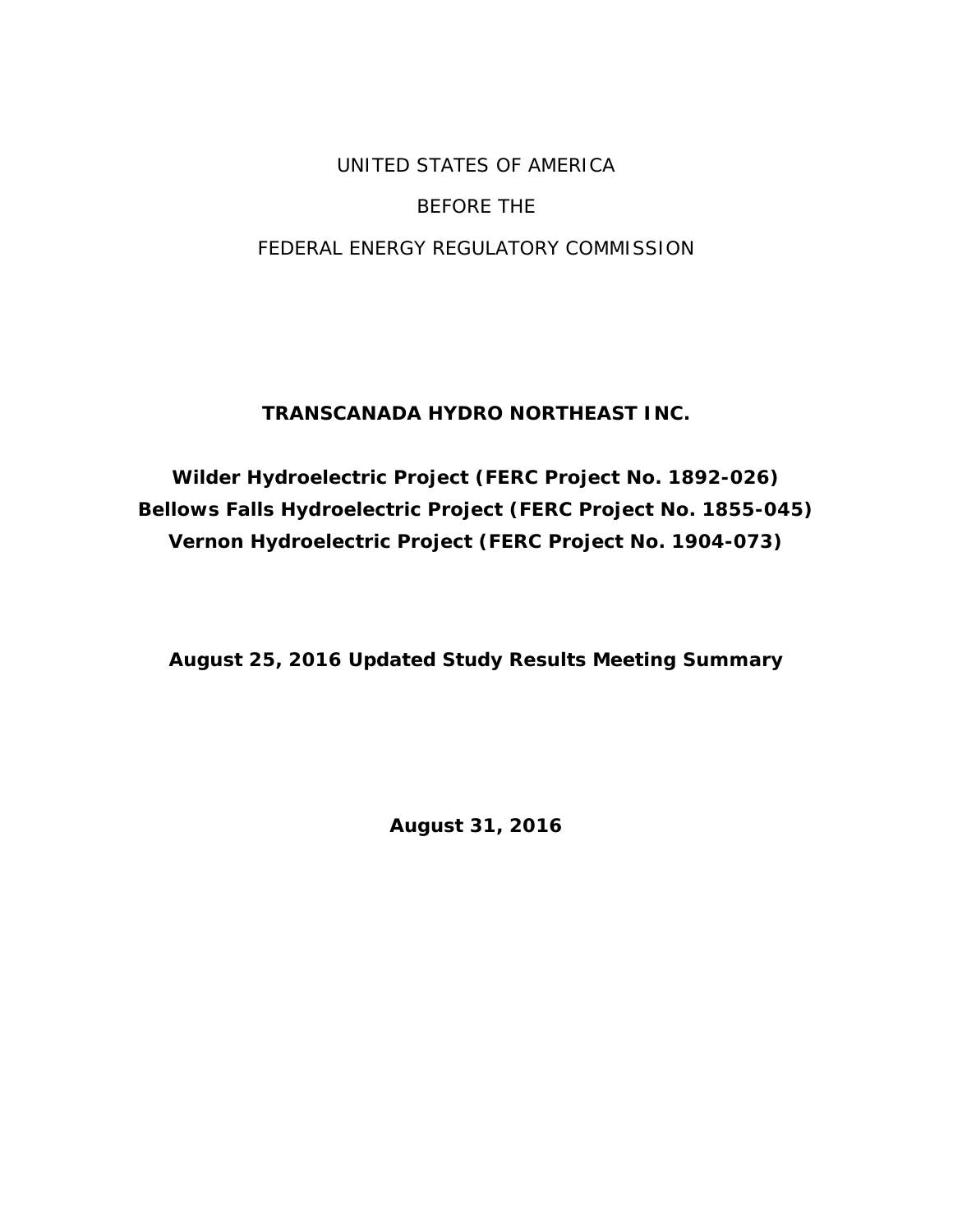The Updated Study Results meeting for study reports filed August 1, 2016 was held on August 25, 2016 at the Fairfield Inn and Suites in White River Junction, VT. Presentation slides follow these notes.

| <b>Name</b>            | <b>Affiliation</b> | <b>Name</b>         | <b>Affiliation</b> |
|------------------------|--------------------|---------------------|--------------------|
| <b>Bill Connelly</b>   | <b>FERC</b>        |                     |                    |
| <b>Brandon Cherry</b>  | <b>FERC</b>        | Jeff Crocker        | <b>VDEC</b>        |
| John Baummer           | <b>FERC</b>        | Eric Davis          | <b>VDEC</b>        |
| Steve Kartalia         | <b>FERC</b>        | Lael Will           | <b>VFWD</b>        |
| Nick Palso             | <b>FERC</b>        | Julienne Rosset     | <b>FWS</b>         |
| Patrick Crile          | <b>FERC</b>        | Ken Sprankle        | <b>FWS</b>         |
| Michael Watts          | <b>FERC</b>        | John Warner         | <b>FWS</b>         |
| Gregg Comstock         | <b>NHDES</b>       | Mark Wamser         | Gomez &            |
|                        |                    |                     | Sullivan           |
| Andrea Donelon         | <b>CRWC</b>        | Chris Tomichek      | Kleinschmidt       |
| Tom Christopher        | <b>NE FLOW</b>     | Semiu Lawal         | Hatch              |
| Amy Chang              | <b>FERC</b>        | Stu Bridgeman       | Hatch              |
| David Deen             | <b>CRWC</b>        | <b>Ben Ellis</b>    | <b>LBG</b>         |
| John Bruno             | Landowner          | John Ragonese       | TransCanada        |
| Jim McClammer          | <b>CRJC</b>        | Jen Griffin         | TransCanada        |
| Adair Mulligan         | Hanover            | <b>Rick Simmons</b> | Normandeau         |
|                        | Conservancy        |                     |                    |
| <b>Richard Walling</b> | <b>CRJC</b>        | Steve Leach         | Normandeau         |
| John Mudge             | Landowner          | Doug Royer          | Normandeau         |
| David Hewitt           | Landowner/         | Adam Slowik         | Normandeau         |
|                        | <b>CRJC</b>        |                     |                    |
| Jim Kennedy            | <b>CRJC</b>        | Mark Allen          | Normandeau         |
| O. Ross McIntyre       |                    | Sarah Allen         | Normandeau         |
| Tara Bamford           | <b>CRJC</b>        | Jen Bryant          | Normandeau         |
| Don Pugh               |                    | Maryalice Fischer   | Normandeau         |

Meeting attendees in person or identified on the telephone:

# **Study 5 – Operations Modeling Study**:

Semiu Lawal and Stu Bridgeman summarized the study and the operations model.

Question (Q): How did the model development process and adjustments to it progress? Were there standard modeling approaches used to reach the point where the model simulated actual operations?

Answer (A): First, we looked at whether the model produced the same amount of energy production as we had. Similarly with hydrologies, we looked at ones over the historic record that represented a range of flows and looked to see how those matched up on an energy basis, water basis, etc. to historical operations, and then we adjusted them for changes that have occurred in the upstream projects and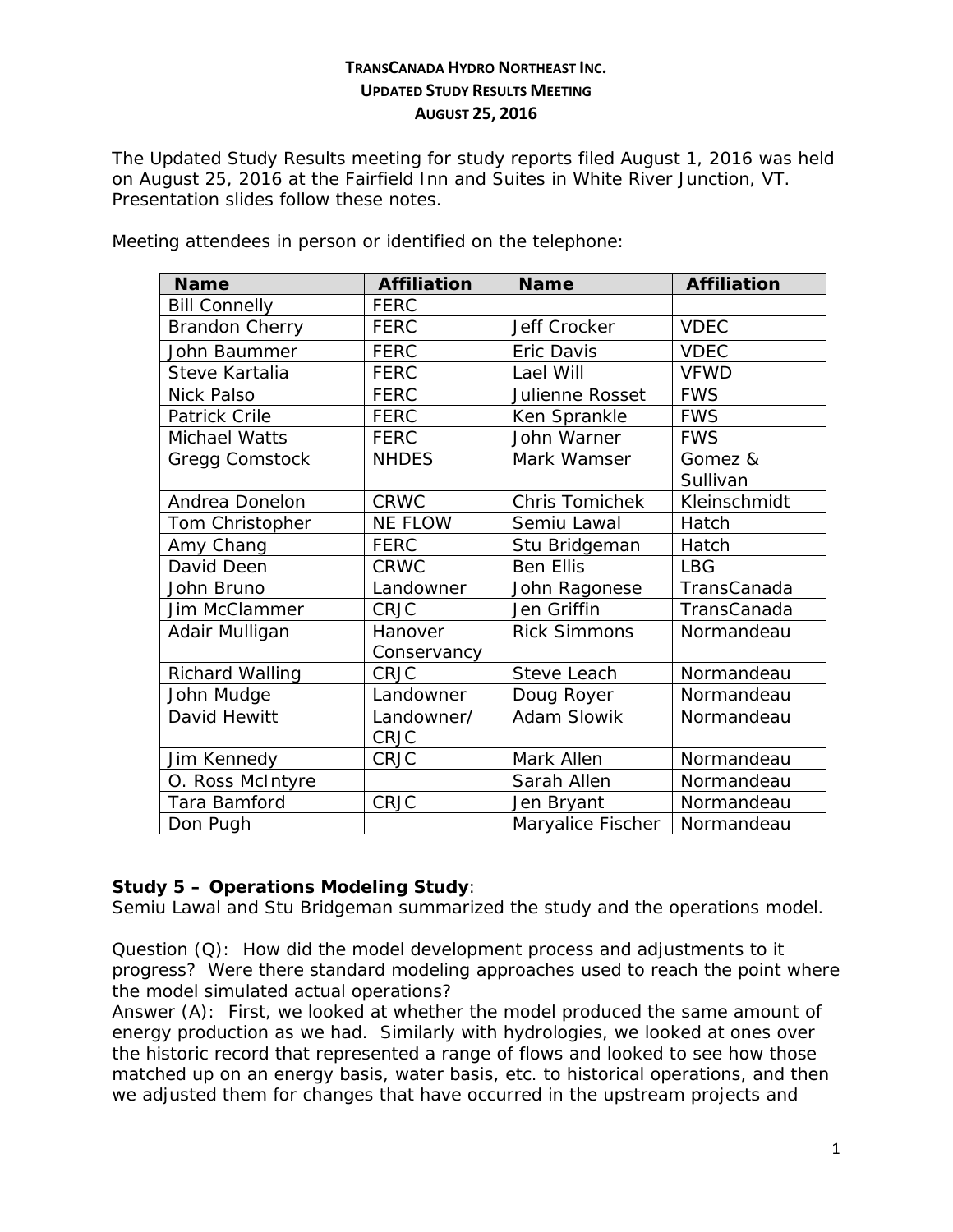these projects over those 30 years of historical hydrologies. The model base case is based on what the projects are doing now. We looked at whether the model was over-reacting by trying to maximize energy, and we added some constraints (band widths) to force the model on the storage side (from Second Connecticut Lake on down) not the discharge side, to make sure that the model reflects reality.

Q: The model was calibrated to reflect current operations, so when we apply this model to individual studies, the model results are for current operations? A: Yes. Different studies used model output differently (range of water fluctuations, modeled water surface elevations, etc. during certain time periods of interest).

Q: How would you define the current operations in a future sense if a new owner chooses to operate differently or the market changes, for instance? The licenses allow broader ranges than TC's normal operations.

A: The reason we do not use the full licensed range is because it does not optimize energy. The licenses reflect conditions at the time of those licenses (e.g., Vernon used to have flashboards where we now have gates, new generating units, etc.) and the conditions necessary for high water management. For alternative scenarios we would apply those alternative constraints and compare output from the base case and the alternative.

Q: Will stakeholders have access to the data that came out of this model that fed directly into the other resource studies?

A: We could give you the actual hourly data, but it is a lot of data. The resource studies included their own analysis of model output based on the needs of each study. That information is included graphically or in tabular format for applicable studies.

Q: Can we ask the model "what if" questions across a range of locations? A: We want stakeholders to tell us what the proposed operational alternatives are based on a resource concern. Stakeholders should frame the questions in terms of hourly changes in discharge, ramping, water surface elevation, and/or fluctuation. But we cannot change from the 5 hydrologies in the model, we can only constrain the model in different ways. We don't think you want to give us proposed operational alternatives though, until you see the study 9 habitat data.

Q: Was model calibration reported?

A: Yes, in the study plan. Our base case is the current operations and installed equipment not what we had in 1992 for instance.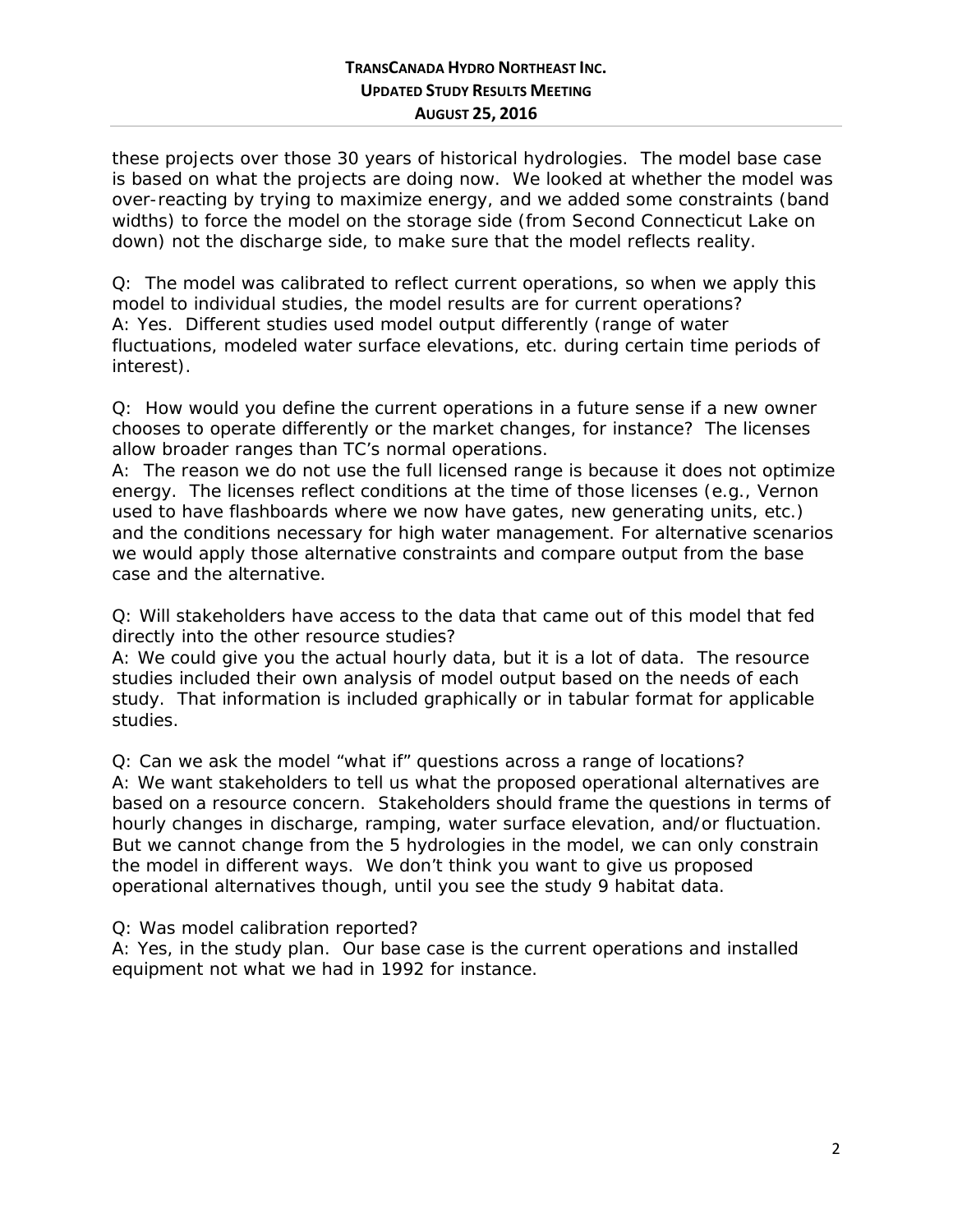#### **Study 21 – American Shad Telemetry Study:**

Doug Royer summarized the study.

#### Upstream Passage Discussion

Q: In Table 5.3-3 the travel time values vary a lot, for instance in some cases the average travel time between points is much different from the median value. Does that mean that one fish or a couple might have skewed the average data? Y: Yes.

Q: Figures 5.3-3 and 5.3-4 include 75 fish and the report talks about 104 fish, what happened to the other 29 fish?

A: The difference is the 29 PIT-tagged fish that were not detected at the fishway entrance due to the lower sensitivity of the dual antenna there. This is discussed in Section 4.3.3 of the report.

Q: I don't understand the definition of forays on p. 26 of the report. Is that forays into the fishway and any detection at the entrance or the first bend? I regard a foray as each detection, not all detections over 4 hours. If a fish enters the fishway and goes up to the first bend three different times, is that one foray or more than one?

A: If it was only detected at the entrance not at the first bend, no matter how many times it was detected there without falling back to the tailrace, it was considered the same foray. *[Post-meeting clarification: The report definition will be expanded or modified for clarity in the revised report. Once in the fishway, the report did not quantify movements between points other than in the travel time tables 5.3-3 and 5.3-4, and to compare those travel times between the lower and upper sections of the fishway; however, we can look more closely at that data in revising the report.]*

Q: What was the detection zone around the fish entrance?

A: The range of detection was in the range of the attraction flow and fish entrance.

Q [comment]: Fish attraction is one issue, the second separate issue is whether fish can get into and stay in the fishway, and the third issue is whether they can pass into the forebay.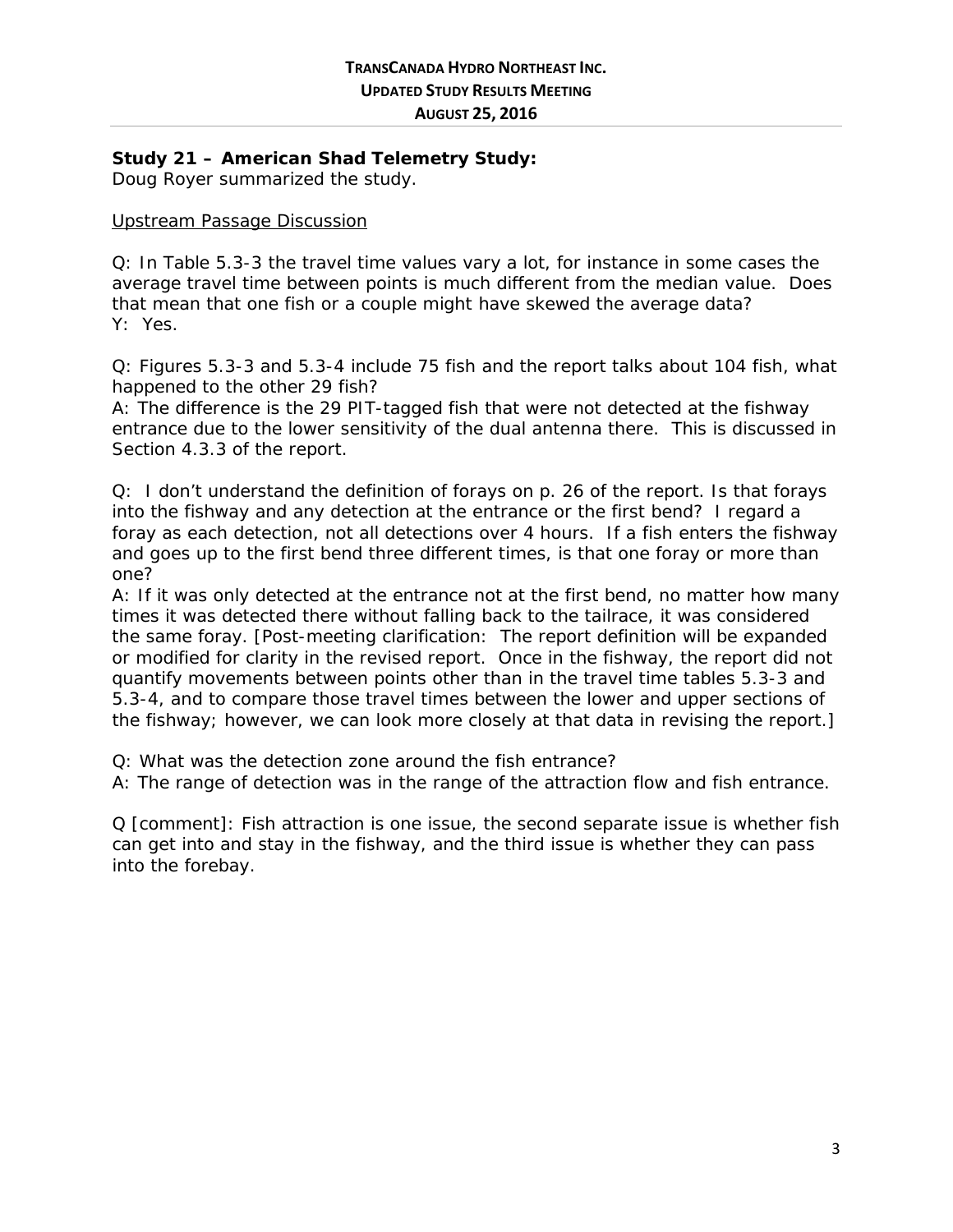Q: When is the start time to measure duration from fishway entrance? A: From the first detection at that point (fish entrance), for the number of fish detected there.

Q: For fishway efficiency, it may have been in the study plan but what is the value in calculating that statistic? How do you explain that fish get to the counting window and then some do not exit into the forebay? When do fish seem to exit the fishway and what are the operations at that time (flow, head pond, etc.)? A: We were only trying to evaluate the differences between the lower and upper sections of the fishway, and will look at additional data we have within the fishway along with operations data at the time of exit. Overall, there was not a difference in median passage times through each section.

Q: We do not believe that proportional approach is an appropriate analytical method to evaluate project effects. We don't know what each fish was doing over the time period prior to fishway entrance and passage. You have the telemetry and operations data and we had recommended the time- to-event analysis in prior comments [filed May 2, 2016 on the March 17-18 study meeting].

A: The study was not set up to do the time-to-event type of analysis. Telemetry arrays were set up to have overlapping detection areas. The upstream passage study objectives were to assess near-field attraction, entrance efficiency, and internal efficiency of the fish ladder rather than try to understand behaviors of individual within the tailrace and how fish moved back and forth within that area. The report stated that in general, there do not seem to be operational issues related to fish getting to the fishway entrance based on tailrace residency times but we will look more closely at the data we do have and include that in the revised report.

Q: The study results do not allow us to understand project effects. Only ranges of operations are presented in the report. We need to know when these fish were available and what was happening operationally at that time.

A: We will reevaluate how project effects were assessed and revise the report as needed [see [Attachment 1](#page-14-0) to these meeting notes describing additional analysis and/or data presentation to be included in the revised report].

Q: The report identified night time forays when the attraction water was not operating. It is important to have information on detections and entrance operational conditions to tease out night time periods.

A: That is one area where we can look more closely at the data for the revised report.

Q: Can you provide the operations data?

A: Yes, we can provide that data over the study period.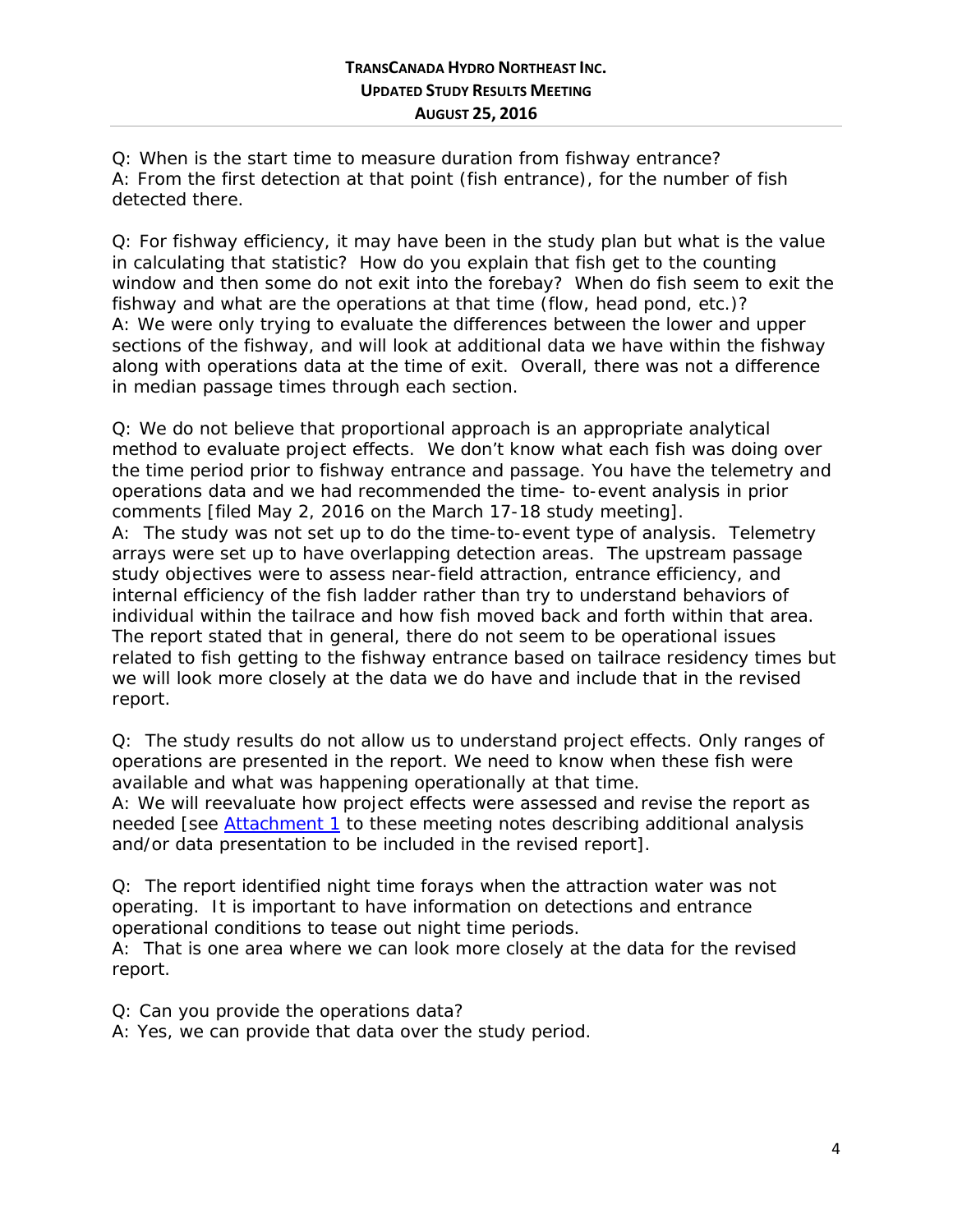#### Downstream Passage Discussion

Q: It is important to put into context the conditions observed in 2015. Almost half the fish experienced the facility during spill conditions. June was substantially different than normal. Also there was no discussion at all about survival for each fish.

A: Is it your belief that the conditions were not normal for downstream passage? Because we did have periods that were normal operating (non-spill) in 2015 as well.

Q: Yes, there is a limited sample size of fish that passed in non-spill.

A: We can identify whether non-spill conditions were representative of normal, nonspill conditions. However, if you want us to do a hydrological analysis of 2015 then that is a different question. At all projects we have observed more periods of spill lately. With regard to survival of downstream passing fish, the study was not a survival study and the only information available would be based on motion detecting tags. For fish that did not pass, that information is included in the report; however we can look more closely at the potential for passed fish to have been tracked below Vernon as part of the spawning study.

Q: With regard to upstream movement assessment, what happened to the 11 fish that didn't come back down to Vernon?

A: After the spawning surveys were completed we did not do extensive manual tracking in that area, so we don't know, and they may have died either before or after spawning above Vernon.

#### Spawning Discussion

Q: For the spawning portion, you did not see splashing, but you still assumed the fish was spawning?

A: No, we didn't assume that, we assumed spawning had occurred based on egg/larval collections.

Q: There is very little data presented in the report for spawning. Since you found eggs in enough places, you concluded that spawning occurs throughout the project area, and since you collected eggs at some point in some place under different conditions, that there aren't any project effects? There is no data on what was happening on each of the locations/occasions when you sampled. You don't know if fish actually were spawning. There wasn't any evaluation of what the project effects were.

A: There was very little splashing, so we started looking for spawning locations via radio tracking, habitat type, etc. We were not able to actually see spawning locations so we cannot look specifically at operations at those locations/times. We could only relate operations and flows at the locations/times when we collected eggs. However, we will look more closely at the available data to see if any inferences can be made (see [Attachment 1\)](#page-14-0).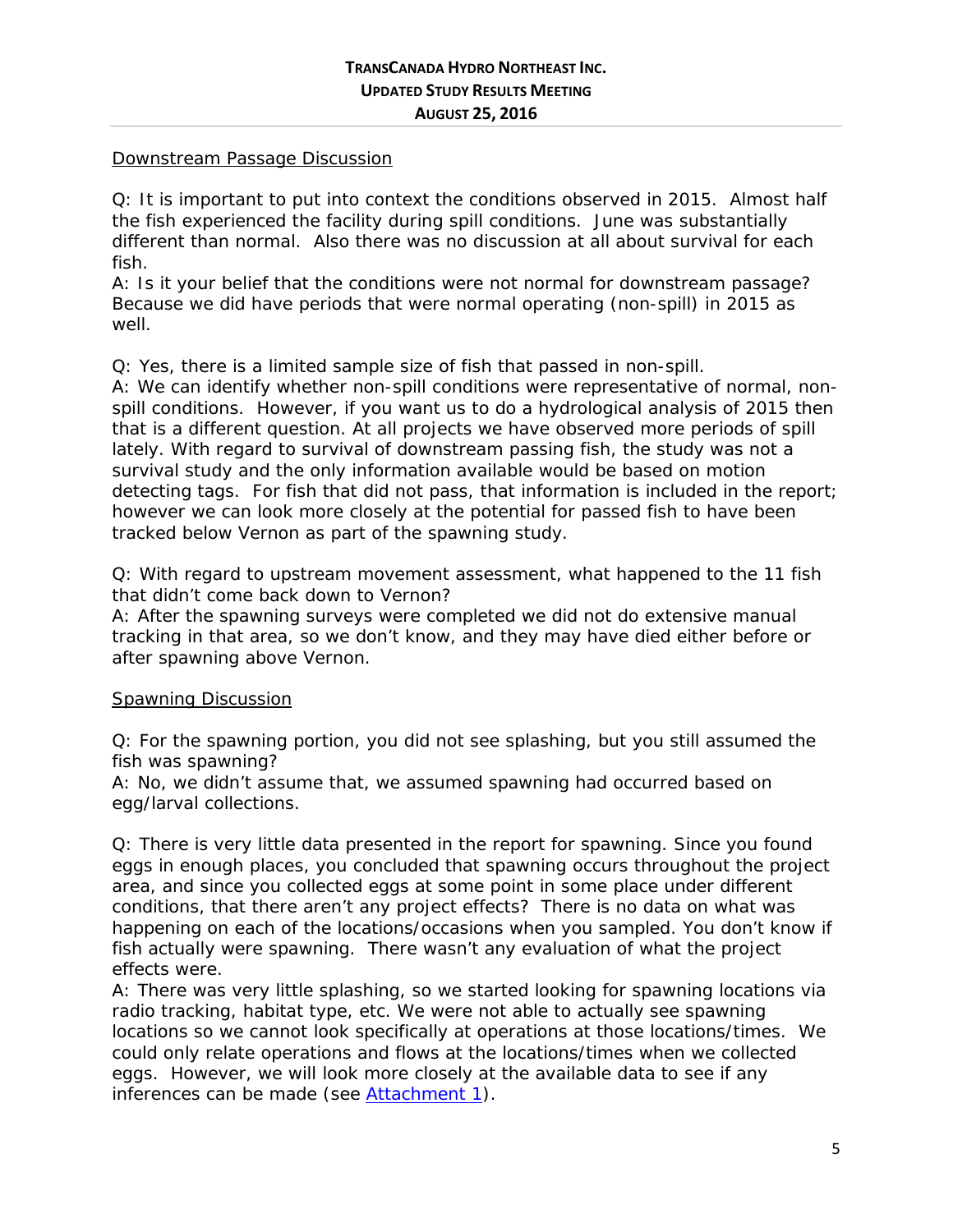Q: The report has descriptive observations of spawning, but the expectation was that analysis would be conducted. Variables like depth, when the river was under operational control or not at the different spawning sampling sites, etc. A: That data, except for project operations is in Appendix C of the report, with water quality data collected at the trawl sites in Appendix D. Environmental condition data were taken at the start of the trawl. Additional data presentation and/or analyses to be included in the revised report are described in [Attachment 1.](#page-14-0)

Q: Why could you not use the models to look at flows/velocity at the trawl sites? A: The operations model uses the 5 modeled hydrologies, not 2015 actual flow data. We can clarify in the report that because we didn't see spawning we couldn't do that analysis. We will explain better why we did what we did. All we stated in the report is that we found eggs under lots of different conditions and locations, and as a result, we believe spawning occurred and project operations did not seem to affect that. We will review the collection data, operational data and the report itself in an effort to provide a more robust analysis in the revised report.

#### **Study 27 - Floodplain, Wetland, Riparian and Littoral Vegetative Habitats Study:**

Sarah Allen summarized the study and project effects analysis based on model data.

Q: Are the transects shown in the presentation figures from the hydraulic model? A: Yes.

Q: Did you find any exemplary natural communities that would be affected? A: The only one we documented in this study (prior 2012 study did that) was a black maple forest, and it is very low quality now due to agricultural disturbance, but we did not find any black maple forests associated with riverine activities. My sense is that the river condition has been stable enough that vegetation communities have adapted and do not seem to be affected by water level fluctuations. However, they have other issues like invasive species disturbance.

Q: Do you sense that changes in the hydrology or operations would change distribution of invasives like Japanese knotweed?

A: Mostly we found Japanese knotweed at the tops of banks, more associated with agriculture, and under the forested canopy. Invasives are prevalent and aggressive by definition, but I do not think it is responding necessarily to the hydrology, but more to land disturbances.

Q: So are you saying that there are not hydrology effects or any way to lessen the impacts?

A: The presence and distribution is due to the hydrology as it exists now. If you were able to significantly change the condition, you might change the vegetation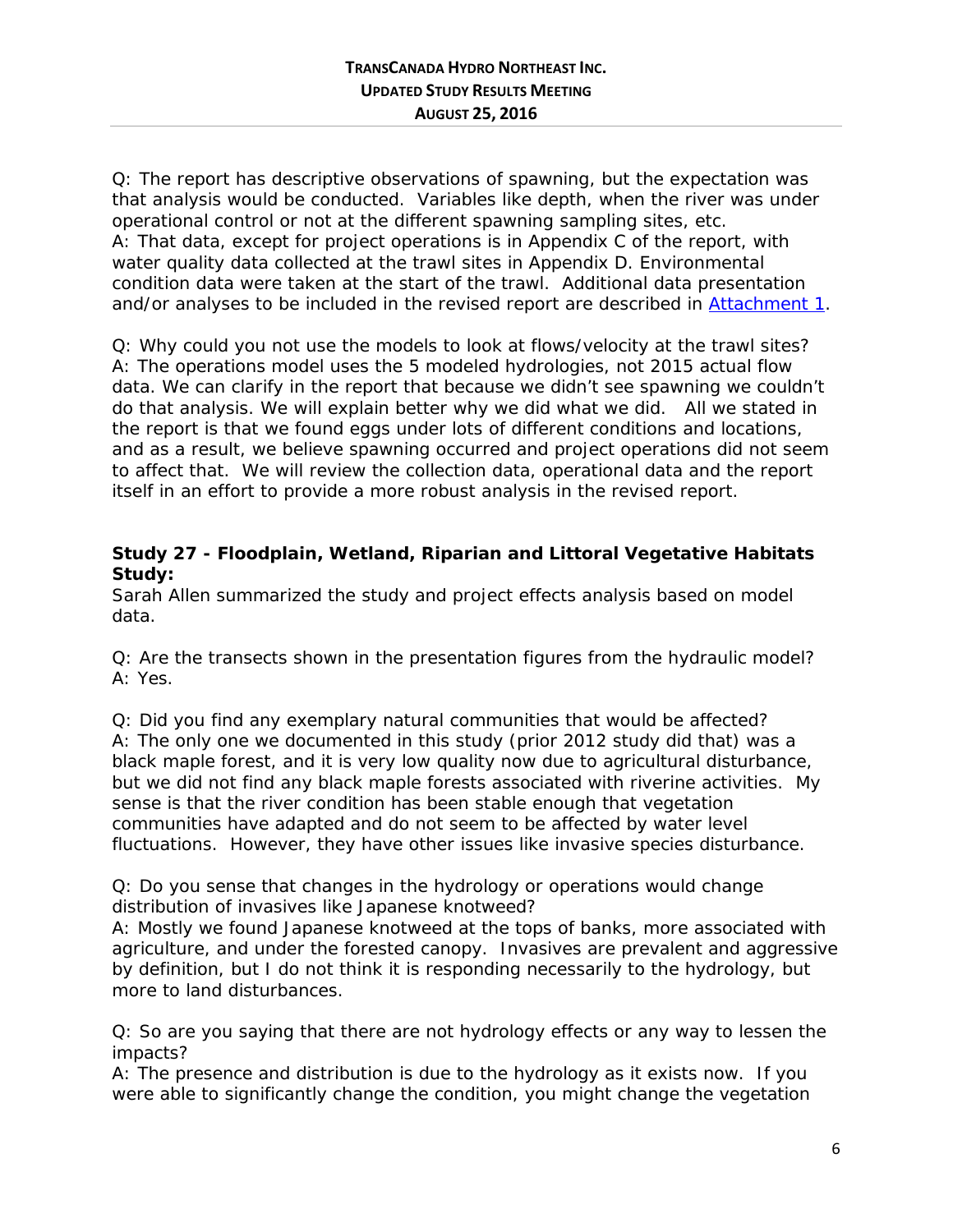communities. In the Jesup's milkvetch study conducted in 2012 we also found that species not affected by normal project operations.

Q: This report could be used in two directions. If you looked only at wetlands, you could adjust water levels and look at what the changes might be. The submerged aquatic vegetation may change, but if we change elevations for fish spawning for instance, you could look at what those changes might mean for wetlands. A: We could get at that in a qualitative sense, and yes if you change water levels some community types will increase and some will decrease at the locations where they currently are found.

#### **Study 32 - Bellows Falls Aesthetic Flow Study:**

Ben Ellis summarized the study and the 2016 additional low flow analysis.

Q: The filing indicated the video was filed with FERC, can VANR get a copy of that? A: Yes. [copy provided at the meeting to VANR staff].

Q: There is talk about rebuilding the Vilas bridge. If that happens it would change the traffic pattern at KOP3. Did you evaluate the scenario of whether there might be alternate viewing locations in the future and whether that would significantly change the aesthetic values?

A: The second study evaluation in 2016 was not part of a focus group, and was only intended to characterize aesthetic changes at lower flows than were part of the focus group evaluation in 2015. It was not part of the study to evaluate different scenarios, other than in the original focus group, in which participants indicated that with additional viewing and accessibility for pedestrians, there might be some additional value. The conclusion we reached was that the leakage flow or a little more provides the aesthetic value based on current viewing opportunities.

# **Study 14/15 – Resident Fish Spawning Studies:**

Mark Allen summarized the final study results related to operations modeling.

No questions.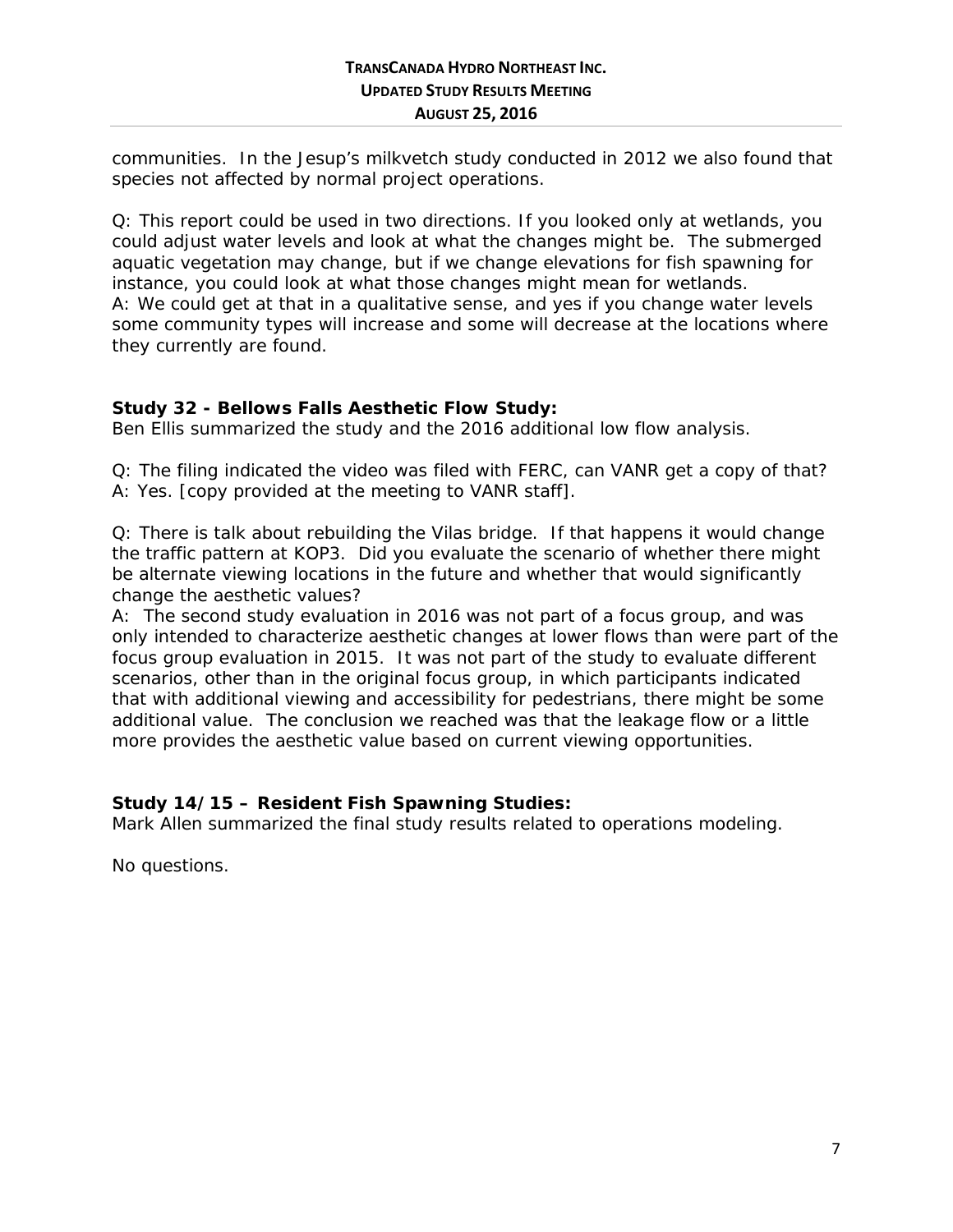#### **Study 16 – Sea Lamprey Spawning Assessment:**

Steve Leach summarized the final study results related to operations modeling.

Q: Since many of the exposed nest sites were in the riverine reaches, is there discharge data from the models that could be used to see changes in exposure if, say, minimum flows were increased?

A: We do have the hydrographs for modeled years, and the model can output variations based on alternative operating scenarios.

Q: The larger question becomes how many nests do you really need to optimize the abundance of the species in the river?

A: There are management plans or targets for some species but that is an agency issue.

Q: How were sites with suitable habitat treated in this report revision?

A: Those sites were relabeled as "no evidence of spawning in 2015" rather than "no project effect" as they were labeled in the interim study report.

#### **Studies 2/3 – Riverbank Transect and Riverbank Erosion Studies:**

John Field summarized the consolidated studies and results.

Q: Is notching/overhangs considered not eroding? It would likely continue to erode. A: Of all the notching we saw, about half was mapped as stable and the other half was otherwise eroding. The process with notching could go either way, either continue to erode or remain stable.

Q: What was the timeframe over which you looked at water fluctuation in the model exceedance curves?

A: We used daily water level fluctuation.

Q: Water-level logger data was in 15-minute intervals, does the notching occur at the monitoring sites where the water levels were fluctuating the most? I would like to see each logger's water surface elevation (WSE) data and look at frequency of occurrence.

A: What we show in Appendix A of the report for each monitoring site is the minimum and maximum stage based on the logger data. The notching would be within that range. The median range is shown in the Appendix A site figures within the gray zone. You would see a higher density of logger points within that range than outside of it, so we believe we adequately presented that information.

Q: Is there generally more fluctuation closer to the dam than upstream? A: No, there is generally greater fluctuation farther upstream in the impoundments. Project operations at the dam affect fluctuation far upstream the least, but overall fluctuation at the upstream end is higher than it is closer to the dam, due to inflow rather than caused by project operations at the dam.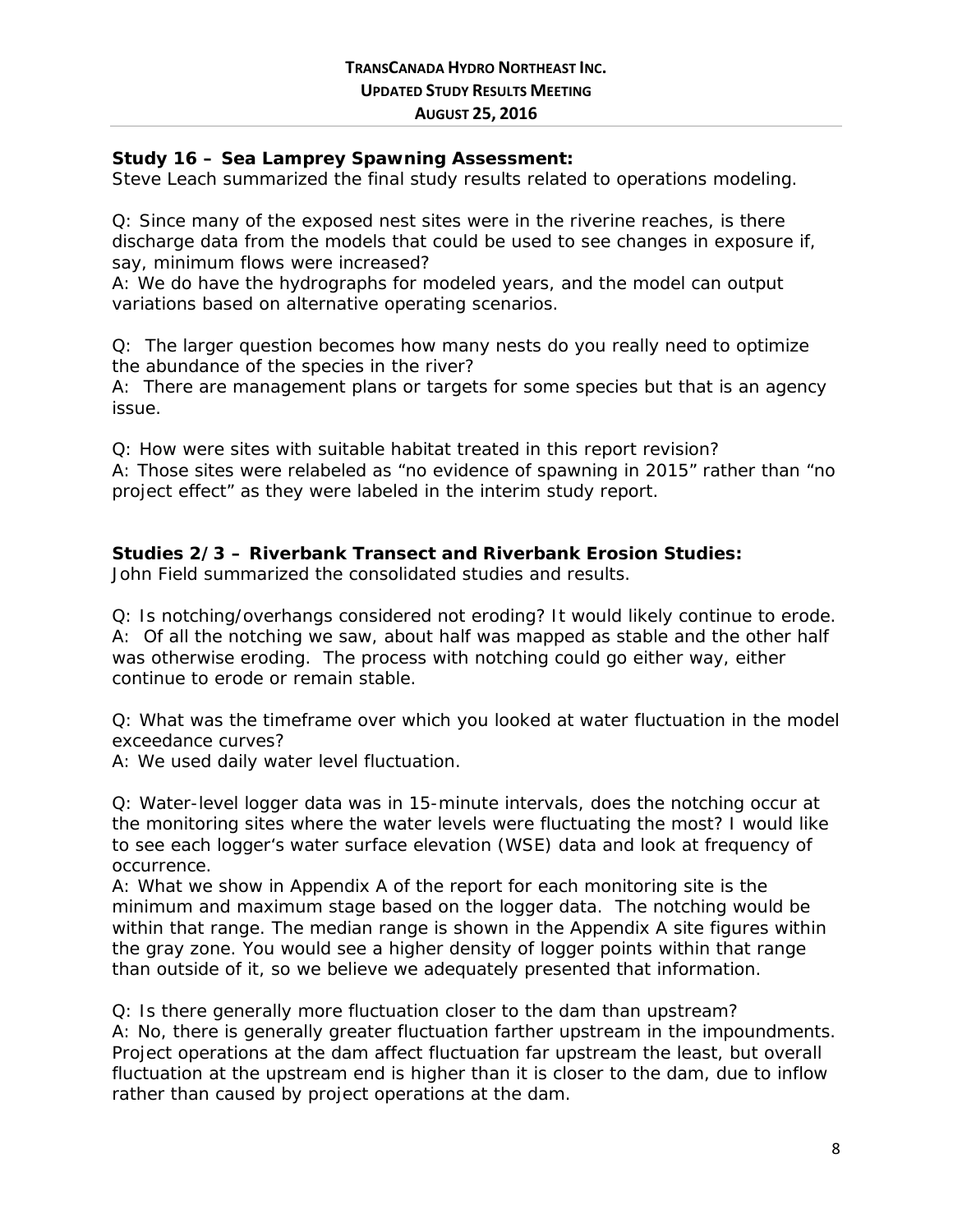Q: Is the method of using the erosion ratio a standard practice in your field? If not, geotechnical and hydrogeological studies would be needed to evaluate WSE fluctuation.

A: It is a methodology I created and used in the Turners Falls impoundment many years ago. There are multiple causes of erosion at any given site and a single cause cannot be ascribed. The study was looking at the entire study area, not at local factors and causes which likely differ from site to site. To do those types of studies (geotechnical and hydrogeological) over 250 miles of river bank is just not practical.

Q: But you cannot then draw the conclusion that project operations have a minimal or no effect.

A: Project operations are included as a potential cause in the study conclusions, with other causes that are also important and likely.

Q: Can you separate out erosion over the last 10-15 years vs. the last 50 years? A: The results are based on the available data (1950's and 1970's historical data sets and 2014 field effort for this study). For instance at the Mudge site, there were multiple surveys, so we have those data points but not necessarily at the breakpoints you suggest and not over the entire study area.

Q: I think we have a problem in dealing with this report from the standpoint of the litigation that may come out based on what is happening on River Road in Lyme. A: We only have the available historical data from there, and in 2014 we mapped it as armored. When we compare 1958 and 1978, we lumped all armoring in the broader stable category for purposes of comparison over time. It obviously had been eroding but we only have the distinct points in time to look at. Can we conclude that everywhere the bank was armored means it was eroding? No, in some places armoring was done preventatively, for instance along the railway.

Q: The public should know from this report that erosion has caused significant problems in some locations like Lyme. The report shows two places mapped as stable in the appendix where the road is undermined.

A: While we understand the problem and the concern in Lyme, that specific site and causal investigation was not part of the study (e.g., to evaluate hazards to infrastructure) and that area is unusual in terms of erosion with likely causes more difficult to identify. *[Post-meeting note: Our transfer of the historical data into digital form was made from paper maps so the precision is not ideal and not at the scale needed to answer this question. Additionally, the historical maps were likely to have called our vegetated-eroding category "stable" as described in the report and at the meeting. Once we know the exact locations of road undermining via GPS, we will look at the 2014 mapping data and relevant photos more closely to determine if there may be a discrepancy.]*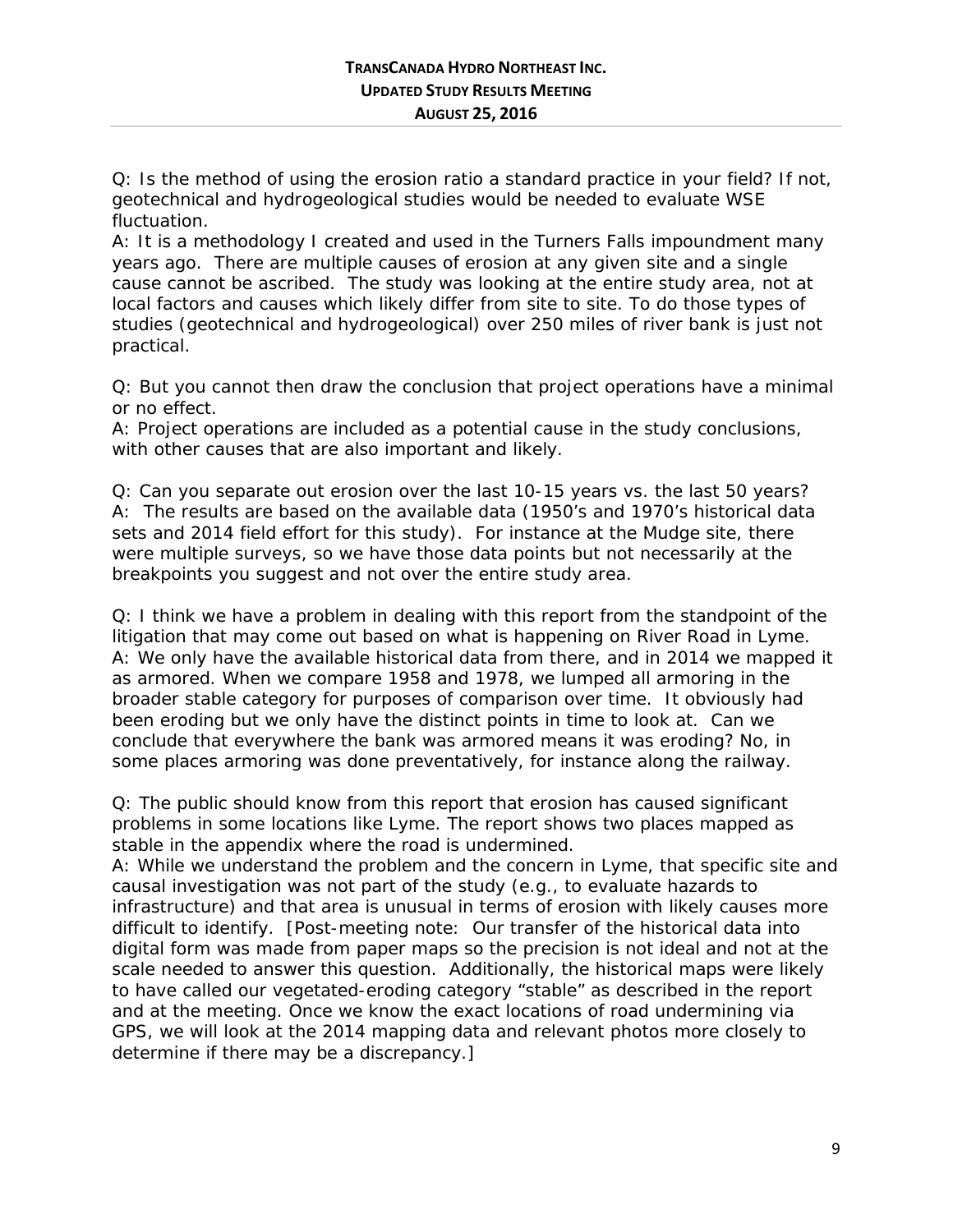Q: In riverine sections with greater velocity you would expect larger erosion, how do you reconcile that the analysis does not reflect that?

A: When you realize how complex the river is and how it changes (e.g., ledges in some riverine reaches), there are all sorts of possible explanations. It isn't just the forces of water in the impoundment reaches, there is also WSE fluctuation, seepage, groundwater, etc. [*Post-meeting clarification: modeling data will be reviewed further to assess whether impacts of velocity and shear stress can be determined on riverbanks in the study area, and that information included in the revised study report.]*

Q: In the executive summary of report, there is a statement that notching can occur due to various causes "or" due to WSE fluctuation. Shouldn't that be "and WSE" fluctuation?

A: The intent was to distinguish between non-project controlled (e.g., natural) causes and the WSE fluctuations due to normal project operations; it may be more accurate to state the various causes "including" WSE fluctuation.

Q: Did you say that if you were willing to spend the time and money you could determine the cause or primary cause of erosion?

A: I think there are multiple causes at every spot, but yes that would be possible at a specific location. But that was not what the study was intended to do. In this study we were trying to tease out if project operations are a primary cause. Notching occurs at the water surface elevation and we did find that some notching occurs within that project operations range and some does not, but notching is only a part of the erosion cycle.

Q: What has not been answered is what the project fluctuation effect is on creating notching which happens 24/7 all year around, as opposed to say boat wakes that only happen in summer and not very much. The report does not say what the effect of WSE fluctuation is on erosion.

A: The report does say that notching is part of the erosion process and notching has multiple causes. The report shows that much of the erosion occurs far upstream in the impoundments where project dam WSE fluctuations have little to no effect. Project operations do not change WSE in those locations as much as it does closer to the dam or just downstream of the dam. But rates of erosion are higher farther upstream. The study does not pinpoint locations, but characterizes project related effects in the data that we could find and develop. We are not saying the projects do not cause any erosion, but that the continuation of the cycle of erosion is dependent on flood flows that remove the base of bank material.

Q [comment]: I just see what I see at my property that the notching continues and is within the normal fluctuation range.

Q: Have you considered the possible correlation with varve layers to infiltration and erosion?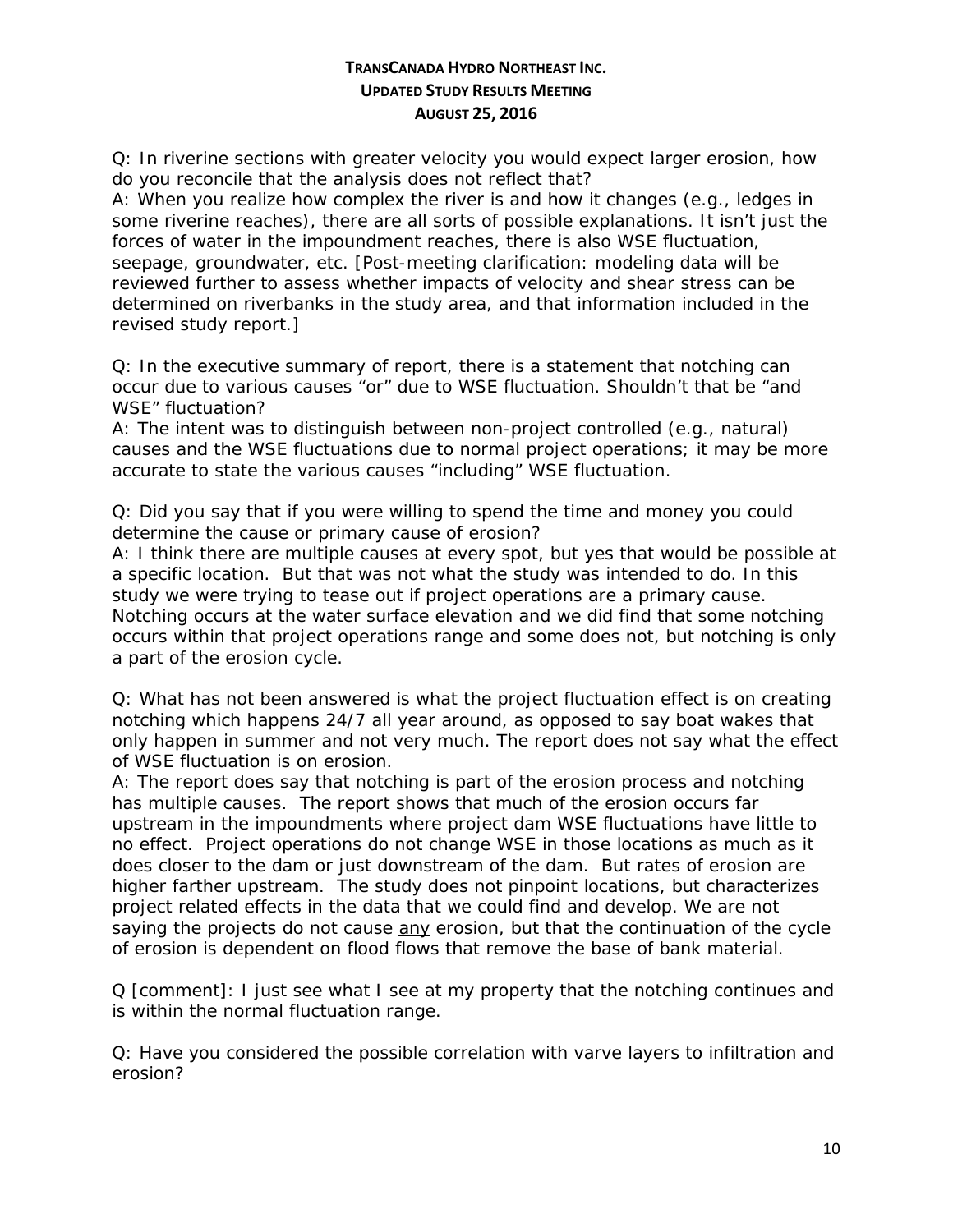A: We had intended to look at heterogeneity in sediments/substrate that lead to horizontal seepage, but the problem with that in terms of this study was that only three of the 21 sites had bank recession during the 2-year monitoring period. The other issue was that a lot of native bank sediment was covered and we could not get down into it to look closely at the detailed bank make up. I will note that you are talking about precipitation that infiltrates. I will also say that there are some unusual things in Lyme and it might be something related to soils.

Q: Page 110 of the report, you say sink holes happen in the winter but the new one in Hanover happened in the summer.

A: The statement in the report was based on the 21 monitoring sites where three showed bank recession (the term sink holes was not used to describe these instances; see page 61 of the report for sink hole discussion) and all of those occurrences were between November and May.

Q: The last paragraph of report says project operations haven't changed over decades but there is no data or history of operations provided.

A: We can qualify that concept more clearly. All we have done is increase minimum flows from the upstream project (Fifteen Mile Falls) as part of that project relicensing, and we have minimized fluctuation in the impoundments under normal operations, for instance at the Vernon project due to spillway crest control added in the 1980's.

Q: Could you do some correlation between soil types and erosion?

A: We have done that within the context of the bank height and in relation to geomorphic surfaces, which in turn relate to soils. Soil maps are often based only on the upper foot of soils so would not be helpful.

Q: We are asking you to tease out what proportion of erosion is caused by project operations.

A: The USASE 1978 (published in 1979) study did do that. They rank-ordered several causes observed. A concern with ranking is that it leads to defining an area of erosion by a particular cause based on rank, when in reality it is the effect of a combination of the ranked causes. This current study was not intended to attempt to quantify proportional causes of erosion at any given location.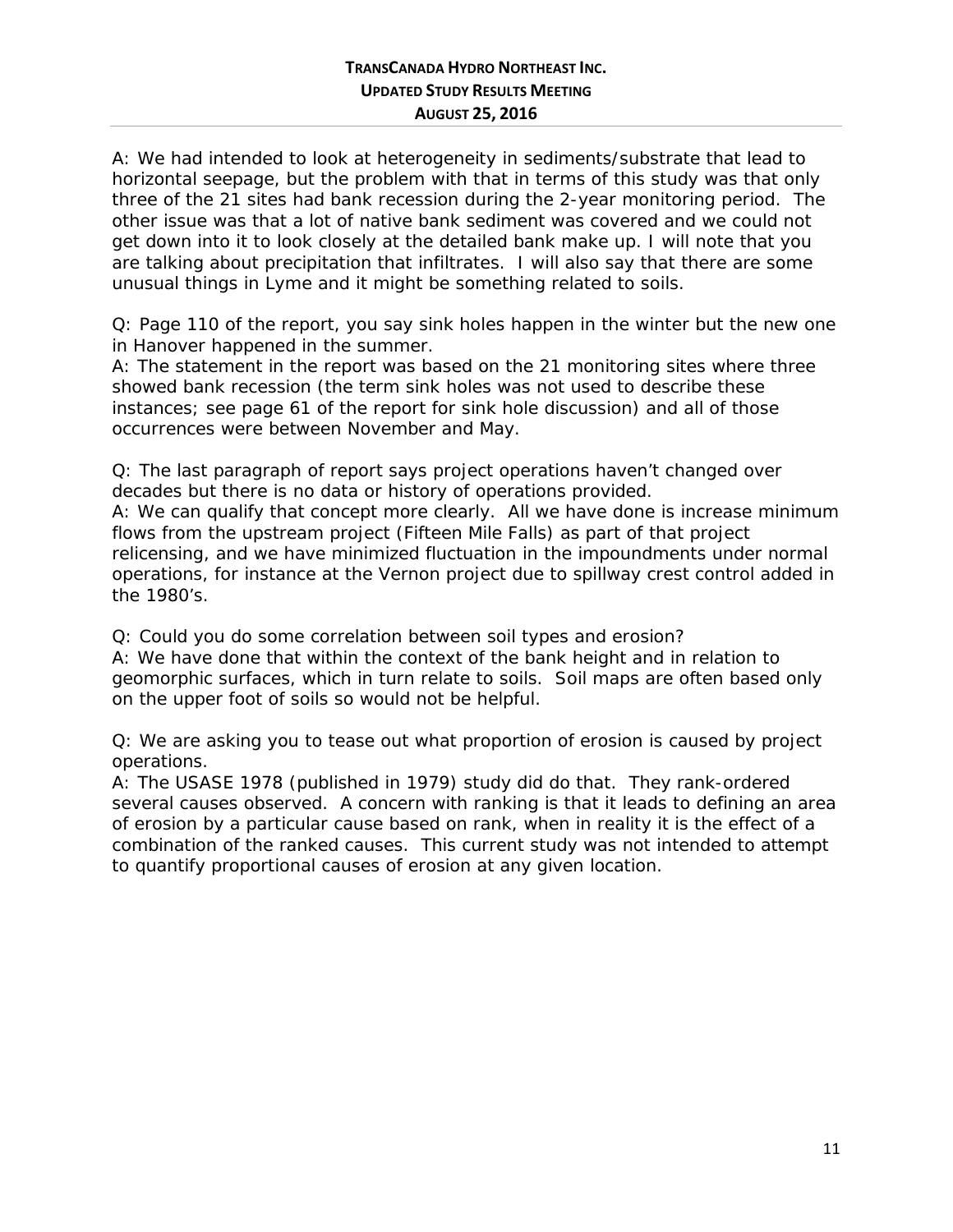#### **Attachment 1**

#### <span id="page-14-0"></span>**Study 21 additional data presentation and/or analyses to be included in the revised study report**

- 1. Upstream Passage Assessment
	- a. Clarify or modify the definition of "foray". Prepare a table which provides the fish ID, date and time for each unique "foray" observed during the study. The table will include columns for generation at Units 1 through 10, non-unit spill, attraction and bypass flows, temperature, and whether or not that foray was ultimately successful. Provide the same information graphically to potentially identify particular operations that led to more or fewer successful "forays". Review data on forays and present information on day vs. night forays when attraction flow was not operating.
	- b. Clarify the term "residency time" in the tailrace and simplify or combine Tables 5.3-3 and 5.3-4 on travel times between points at detection points for both types of tagged fish. Provide a table (as in bullet 1.a above) of residency times for each dual- tagged fish within the study area and, in lieu of a time-to-event analysis which cannot be reasonably conducted for this study, include total project discharge data at the end of residency (e.g., successful foray into fishway) and min/max/mean discharge during residency.
	- c. Review detection data within the fish ladder to compare the amount of time fish were in the ladder for fish that exited vs. fish that fell back below the counting window, and evaluate operations data (head pond, flow) at the time of fishway exit.
	- d. Provide operations data for the study period as requested.
- 2. Downstream Passage Assessment
	- a. Provide an expanded table for downstream passing fish showing ID, date/time and route of passage along with unit discharges, fish tube and pipe discharge, spill discharge and locations of spill discharges. Plot conditions graphically and at present observed patterns, if they can be discerned.
	- b. Include data on PIT-tagged fish detected passing via the fishpipe (as requested via email prior to the study meeting).